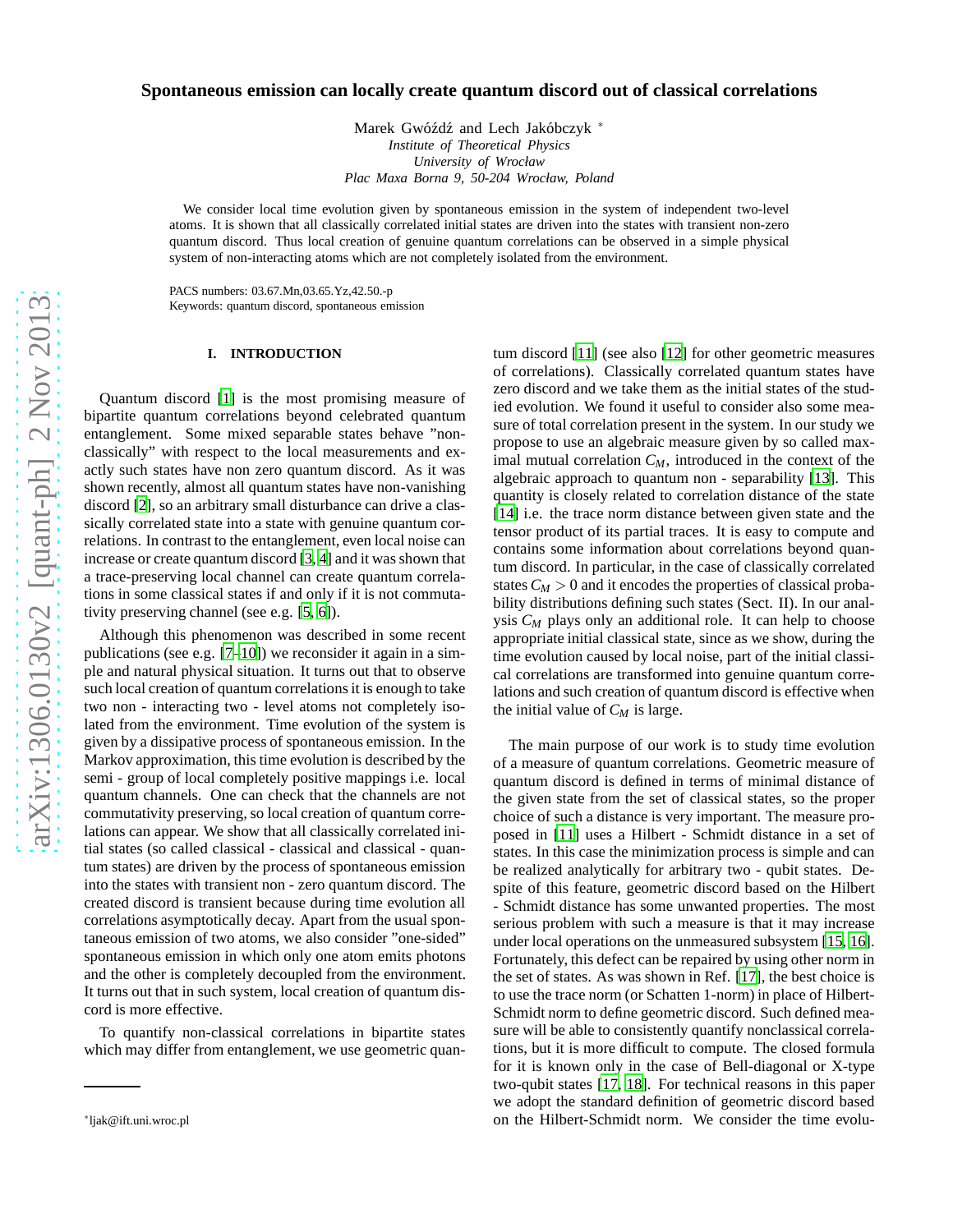tion of the classical - classical and classical - quantum initial states with the largest possible value of maximal mutual correlation  $C_M$  and we shown that for such states the geometric discord grows from zero to some maximal value and then asymptotically decays. There is no danger that such production of quantum correlations is an artificial effect of sensitivity of the quantum discord to the choice of distance measure, because the evolution always concerns the measured subsystem. Moreover, in the case when the unmeasured subsystem also evolves, the production of correlations is smaller (Sect. III). The comparison with the local evolution of trace distance discord even more supports the conclusion that this effect is real. Preliminary results of the analysis of this problem show that the trace distance discord is also locally created [\[19](#page-5-16)].

## **II. GEOMETRIC MEASURE OF QUANTUM DISCORD AND MAXIMAL MUTUAL CORRELATION**

We start with the introduction of the standard notion of ge-ometric quantum discord [\[11\]](#page-5-8). When a  $d \otimes d$  bipartite system *AB* is prepared in a state ρ and we perform local measurement on the subsystem  $A$ , almost all states  $\rho$  will be disturbed due to such measurement. The (one-sided) geometric discord  $D_G^A(\rho)$ can be defined as the minimal disturbance, measured by the squared Hilbert-Schmidt distance, induced by any projective measurement  $\mathbb{P}^A$  on subsystem *A* i.e.

$$
D_G^A(\rho) = \frac{d}{d-1} \min_{\mathbb{P}^A} ||\rho - \mathbb{P}^A(\rho)||_2^2, \quad (II.1)
$$

where

$$
||m||_2 = \sqrt{\text{tr}(mm^{\dagger})}.
$$
 (II.2)

Here we adopt normalized version of the geometric discord, introduced in Ref. [\[20\]](#page-5-17). There is a subclass of states which are left unperturbed by at least one measurement. Such "classicalquantum" states ρ*cq* satisfy

$$
\mathbb{P}^A(\rho_{cq}) = \sum_k (P_k \otimes \mathbb{1}) \rho_{cq} (P_k \otimes \mathbb{1}) = \rho_{cq} \qquad (\text{II}.3)
$$

for some von Neumann measurement  ${P_k}$ . Obviously  $D_G^A(\rho_{cq}) = 0$  and

<span id="page-1-3"></span>
$$
\rho_{cq} = \sum_{k} p_k P_k \otimes \rho_k^B, \qquad (\text{II}.4)
$$

where  $P_k = |\psi_k\rangle\langle\psi_k|$  for some orthonormal basis  $|\psi_k\rangle$ ,  $\rho_k^B$  are quantum states in *B* and  $\{p_k\}$  is the classical probability distribution. The geometric discord can be also interpreted as the distance between the state ρ and the closest classical-quantum state. One can also consider fully classically correlated quantum states (known as "classical-classical" states), defined as

<span id="page-1-0"></span>
$$
\rho_{cc} = \sum_{j,k} p_{jk} P_j^A \otimes P_k^B, \tag{II.5}
$$

where  $\{P_j^A\}$  and  $\{P_k^B\}$  are von Neumann measurements on subsystems *A* and *B* respectively, and  $\{p_{jk}\}\$ is a twodimensional probability distribution. The states [\(II.5\)](#page-1-0) satisfy

 $D_G^A(\rho_{cc}) = 0$  but also have zero discord over two-sided projective measurements [\[22\]](#page-5-18).

In the case of two qubits studied in the present paper, there is an explicit expression for  $D_G^A$  [\[11](#page-5-8)]

$$
D_G^A(\rho) = \frac{1}{2} (||x||^2 + ||T||_2^2 - k_{\text{max}}), \qquad (II.6)
$$

where the components of the vector  $x \in \mathbb{R}^3$  are given by

$$
x_k = \text{tr} \, (\rho \, \sigma_k \otimes 1\!\!1). \tag{II.7}
$$

The matrix *T* has elements

$$
T_{jk} = \text{tr} \left( \rho \sigma_j \otimes \sigma_k \right) \tag{II.8}
$$

and  $k_{\text{max}}$  is the largest eigenvalue of the matrix  $x x^T + T T^T$ . One also finds a simple relation between geometric quantum discord and entanglement measured by normalized negativity

$$
N(\rho) = ||\rho^{PT}||_1 - 1,
$$
 (II.9)

where *PT* stands for partial transposition and  $||m||_1 = \text{tr } |m|$ . The relation is as follows [\[20](#page-5-17)]: for all pure states

$$
\sqrt{D_G^A(|\psi\rangle)} = N(|\psi\rangle),\tag{II.10}
$$

whereas for every general two-qubit state ρ

<span id="page-1-1"></span>
$$
\sqrt{D_G^A(\rho)} \ge N(\rho). \tag{II.11}
$$

Notice that the relation [\(II.11\)](#page-1-1) is not universal - there are conterexamples in higher dimensinal systems [\[21](#page-5-19)].

We also shortly discuss the notion of trace distance geometric discord  $D_1^A(\rho)$ . This quantity is defined as follows [\[17\]](#page-5-14)

$$
D_1^A(\rho) = \min_{\mathbb{P}^A} ||\rho - \mathbb{P}^A(\rho)||_1.
$$
 (II.12)

In contrast to the geometric discord based on the Hilbert-Schmidt norm,  $D_1^A$  is nonincreasing under general local operations on subsystem *B*, but its computation is much more involved [\[18\]](#page-5-15). Also the relation between  $D_G^A$  and  $D_1^A$  is not clear. It can show [\[17\]](#page-5-14) that for Bell-diagonal states

<span id="page-1-2"></span>
$$
D_1^A(\rho) \ge \sqrt{D_G^A(\rho)},\tag{II.13}
$$

but for general two-qubit states the inequality [\(II.13\)](#page-1-2) cannot be true. In the present paper we study time evolution of  $D_G^A$ , analogous problem for  $D_1^A$  will be considered elsewhere [\[19](#page-5-16)].

In a study of time evolution of classical and quantum correlations in a bipartite systems it is useful to consider some measure of total correlations present in the system. In this paper we propose to use so called maximal mutual correlation  $C_M(\rho)$ , a quantity motivated by the algebraic approach to quantum entanglement [\[13\]](#page-5-10). In the algebraic formulation, a bipartite quantum system is defined by the algebra of observables  $A<sub>tot</sub>$  with distinguished mutually commuting subalgebras *A* and *B* corresponding to subsystems. Any state ρ defines a linear functional  $\omega_0$  on the algebra  $A_{\text{tot}}$ 

$$
\omega_{\mathsf{p}}(a) = \text{tr}(\mathsf{p}a), \quad a \in \mathcal{A}_{\text{tot}}.\tag{II.14}
$$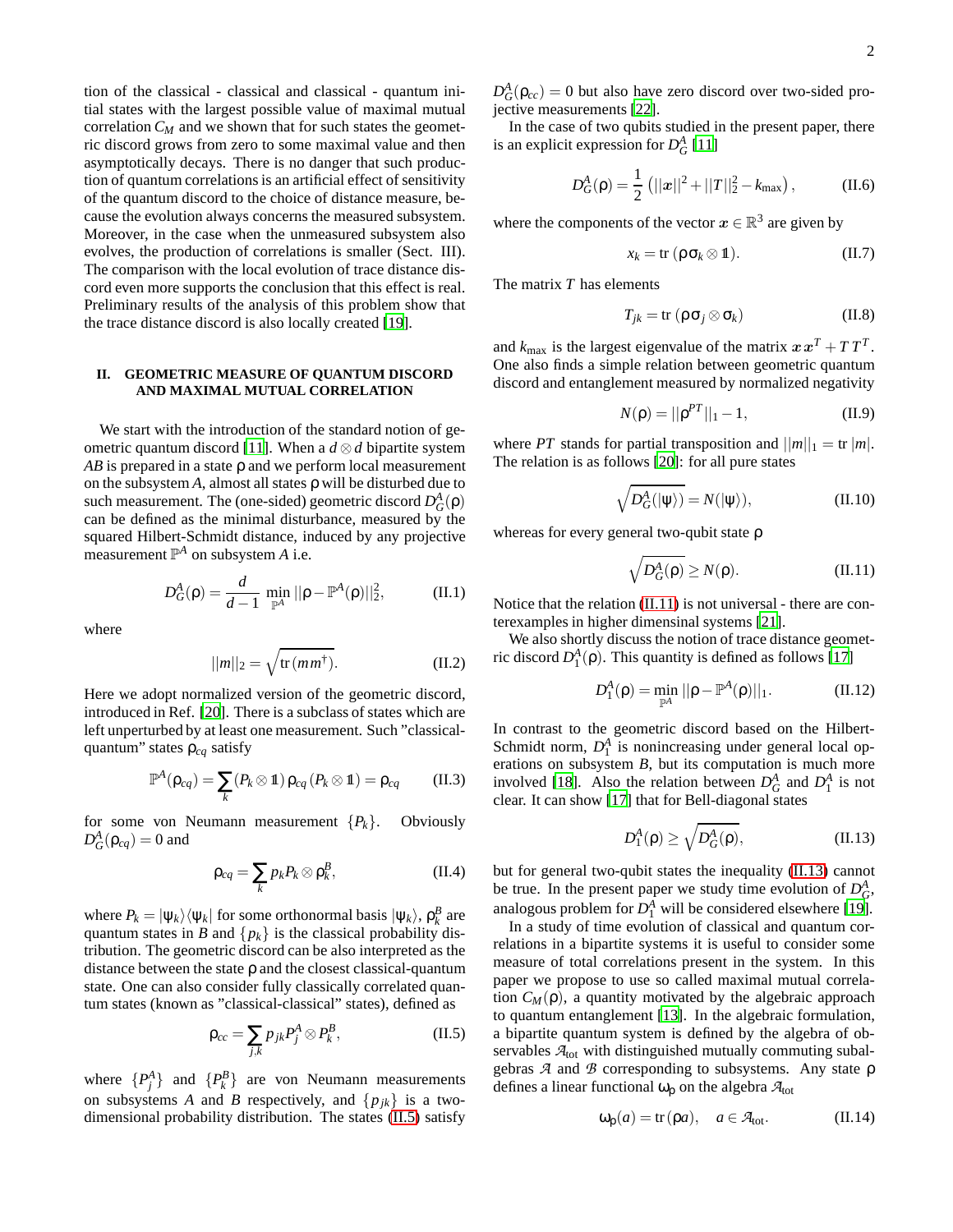*Maximal mutual correlation* between the subalgebras *A* and *B* in the state ρ is defined as

<span id="page-2-0"></span>
$$
C_M(\rho) = \sup_{a,b} |\omega_\rho(ab) - \omega_\rho(a)\omega_\rho(b)|. \tag{II.15}
$$

In the formula [\(II.15\)](#page-2-0), the supremum is taken over all elements  $a \in \mathcal{A}$  and  $b \in \mathcal{B}$  such that  $||a|| = ||b|| = 1$ . The quantity  $C_M(\rho)$ indicates how much given state differs from a product state when we take into account only local observables. Notice that

$$
C_M(\rho) \leq ||\omega_{\rho} - \omega_{\rho}^A \otimes \omega_{\rho}^B|| = ||\rho - \rho^A \otimes \rho^B||_1 \qquad (II.16)
$$

where the marginal states  $\omega_{\rho}^A$  and  $\omega_{\rho}^B$  are given by partial traces  $ρ<sup>A</sup>$  and  $ρ<sup>B</sup>$  of a density matrix  $ρ$ . Thus maximal mutual correlation is always dominated by the *correlation distance C*(ρ) given by

$$
C(\rho) = ||\rho - \rho^A \otimes \rho^B||_1 \tag{II.17}
$$

This quantity was recently introduced by Hall [\[14](#page-5-11)] in the context of analysis of quantum mutual information.

For two qubits we may choose

$$
a = \mathbf{a} \cdot \boldsymbol{\sigma} \otimes \mathbf{1}, \quad b = \mathbf{1} \otimes \mathbf{b} \cdot \boldsymbol{\sigma}, \quad (\text{II}.18)
$$

where  $\boldsymbol{a}$  and  $\boldsymbol{b}$  are normalized vectors in  $\mathbb{R}^3$ . Then

$$
\omega_{\mathsf{p}}(ab) - \omega_{\mathsf{p}}(a)\omega_{\mathsf{p}}(b) = \langle a, Qb \rangle, \quad (\text{II.19})
$$

with the correlation matrix  $Q = (q_{ij})$  defined by

$$
q_{ij} = \text{tr}(\sigma_i \otimes \sigma_j \rho) - \text{tr}(\sigma_i \otimes \mathbb{1} \rho) \text{tr}(\mathbb{1} \otimes \sigma_j \rho). \qquad (II.20)
$$

Thus

$$
C_M(\rho) = \sup_{a,b} |\langle a, Qb \rangle| = ||Q|| \qquad (II.21)
$$

and  $C_M(\rho)$  is given by the matrix norm of the corresponding correlation matrix i.e. the largest singular value of *Q*. It turns out that for any pure state  $|\psi\rangle$ ,  $C_M(|\psi\rangle)$  gives the same information as any other measure of quantum correlations. In particular [\[13\]](#page-5-10)

$$
C_M(|\psi\rangle) = \sqrt{D_G^A(|\psi\rangle)} = N(|\psi\rangle). \tag{II.22}
$$

For mixed states we expect that

<span id="page-2-4"></span>
$$
C_M(\rho) \ge \sqrt{D_G^A(\rho)} \ge N(\rho). \tag{II.23}
$$

The second inequality was shown in Ref. [\[20\]](#page-5-17) whereas the first one can be proved analytically for Bell-diagonal states and numerical simulations suggest that it is valid for all mixed two-qubit states [\[23\]](#page-5-20). The first inequality also indicates that *C<sup>M</sup>* contains some information about correlations beyond quantum discord i.e. classical correlations present in the quantum states. For fully classically correlated states ρ*cc* given by [\(II.5\)](#page-1-0) one can show that [\[23](#page-5-20)]

<span id="page-2-1"></span>
$$
C_M(\mathsf{p}_{cc}) = |(p_{11} - p_{22})^2 - (p_{12} - p_{21})^2
$$
  
+  $p_{12} + p_{21} - p_{11} - p_{22}|$  (II.24)

The right hand side of the equation [\(II.24\)](#page-2-1) can be interpreted as the modulus of covariance of two discrete random variables *X* and *Y* with values in the set  $\{-1, +1\}$  and with join probability distribution defined by probabilities  $p_{jk}$  as follows

$$
\begin{aligned}\n\text{Prob}\{X = +1, Y = +1\} &= p_{11}, \\
\text{Prob}\{X = +1, Y = -1\} &= p_{12}, \\
\text{Prob}\{X = -1, Y = +1\} &= p_{21}, \\
\text{Prob}\{X = -1, Y = -1\} &= p_{22}.\n\end{aligned} \tag{II.25}
$$

So indeed ρ*cc* is only classically correlated and

$$
C_M(\rho_{cc}) = |\text{Cov}(X, Y)|. \tag{II.26}
$$

On the other hand, for classical-quantum states  $\rho_{cq}$  given by [\(II.4\)](#page-1-3), we obtain

<span id="page-2-2"></span>
$$
C_M(\rho_{cq}) = 2 p_1 p_2 ||\mathbf{a}_1 - \mathbf{a}_2||, \qquad (II.27)
$$

where  $a_{1,2}$  are the Bloch vectors corresponding to the states  $\rho_{1,2}^{B}$  i.e.

<span id="page-2-3"></span>
$$
\rho_{1,2}^B = \frac{1}{2} (1 + a_{1,2} \cdot \sigma). \tag{II.28}
$$

The factor  $2p_1p_2$  in equation [\(II.27\)](#page-2-2) can be connected with statistical properties of discrete random variable *X* with values in the set  $\{-1,+1\}$  and probability distribution

$$
Prob{X = +1} = p_1, Prob{X = -1} = p_2.
$$
 (II.29)

One checks that

$$
2 p_1 p_2 = \frac{1}{2} (\text{Var} X)^2, \qquad (\text{II}.30)
$$

so

<span id="page-2-5"></span>
$$
C_M(\rho_{cq}) = \frac{1}{2} \left( \text{Var} X \right)^2 ||\boldsymbol{a}_1 - \boldsymbol{a}_2||. \quad (\text{II}.31)
$$

In that case maximal mutual correlation depends not only on the classical probability distribution, but also on the properties of quantum states of the subsystem *B*.

In the next section we will study time evolution of initial states  $\rho_{cq}$  and  $\rho_{cc}$  in the system of two-level atoms. We consider only spontaneous emission of independent atoms and show that this simple and natural physical process leads to the transient creation of quantum correlations out of classical correlations.

## **III. SPONTANEOUS EMISSION IN A SYSTEM OF TWO-LEVEL ATOMS AND LOCAL GENERATION OF QUANTUM DISCORD**

Consider a system of two independent two - level atoms (atom *A* and atom *B*) interacting with environment at zero temperature. When we take into account only the dissipative process of spontaneous emission, the dynamics of the system is given by the master equation [\[24\]](#page-5-21)

$$
\frac{d\rho}{dt} = L_{AB}\rho, \quad L_{AB} = L_A + L_B,\tag{III.1}
$$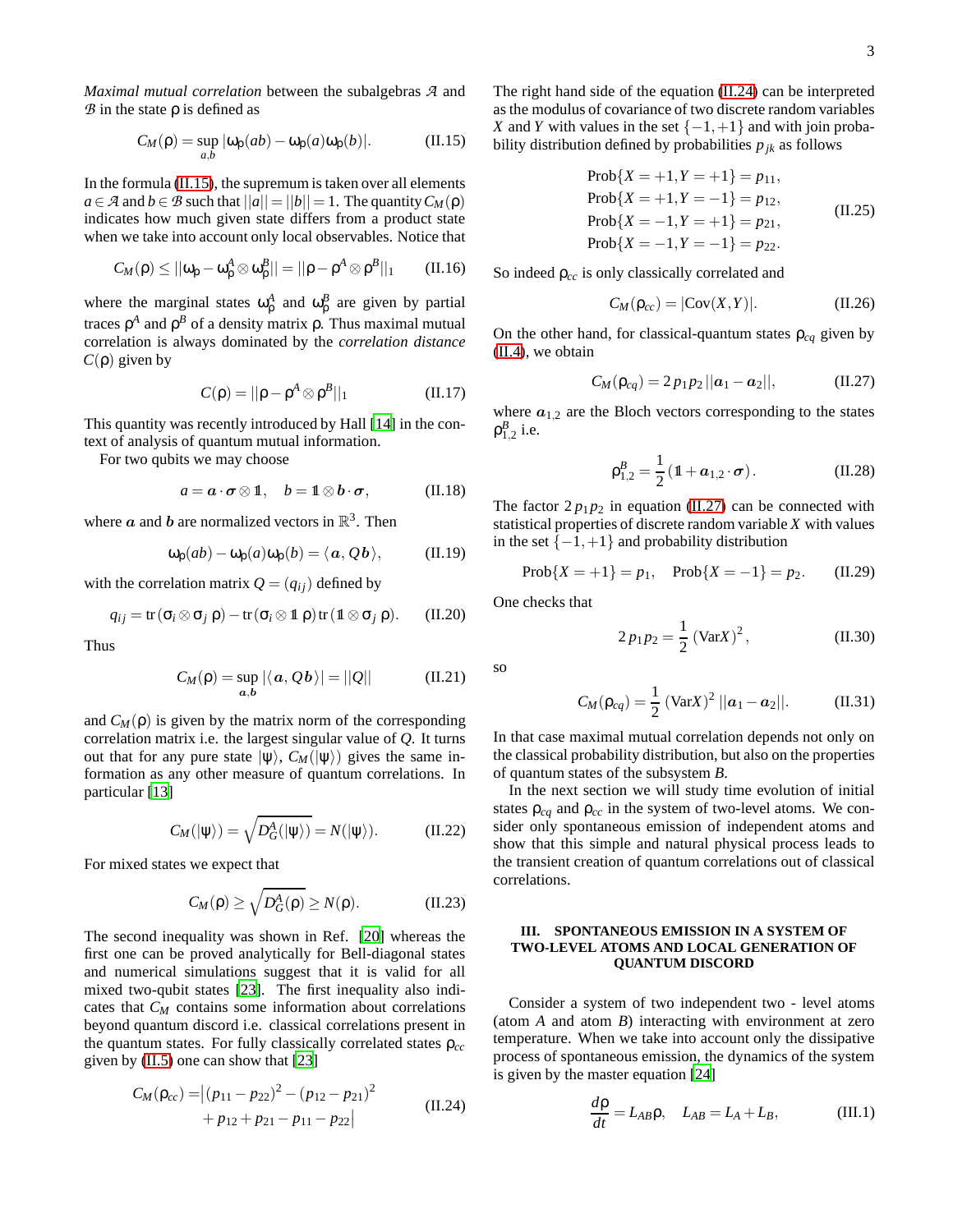where for  $k = A, B$ 

$$
L_k = \frac{\gamma_0}{2} \left( 2 \sigma_-^k \rho \sigma_+^k - \sigma_+^k \sigma_-^k \rho - \rho \sigma_+^k \sigma_-^k \right). \tag{III.2}
$$

In the above equation  $\sigma_{\pm}^A = \sigma_{\pm} \otimes \mathbb{1}, \sigma_{\pm}^B = \mathbb{1} \otimes \sigma_{\pm}$  and  $\gamma_0$ is the single atom spontaneous emission rate. Time evolution of the initial density matrix  $\rho$  of the system is given by the semi-group  $\{T_t^{AB}\}_{t\geq 0}$  generated by  $L_{AB}$  and such evolution has a well known properties. Let us remind here the matrix elements of the state  $\rho(t)$  with respect to the basis  $|e\rangle_A \otimes |e\rangle_B, |e\rangle_A \otimes |g\rangle_B, |g\rangle_A \otimes |e\rangle_B, |g\rangle_A \otimes |g\rangle_B$  (where  $|g\rangle_k, |e\rangle_k, k = A, B$  are the ground states and excited states of atoms *A* and *B*)

$$
\rho_{11}(t) = e^{-2\gamma_0 t} \rho_{11},
$$
\n
$$
\rho_{1k}(t) = e^{-\frac{3\gamma_0}{2}t} \rho_{1k}, k = 2, 3,
$$
\n
$$
\rho_{14}(t) = e^{-\gamma_0 t} \rho_{14},
$$
\n
$$
\rho_{kk}(t) = (e^{-\gamma_0 t} - e^{-2\gamma_0 t}) \rho_{11} + e^{-\gamma_0 t} \rho_{kk}, k = 2, 3,
$$
\n(III.3)\n
$$
\rho_{23}(t) = \left(e^{-\frac{\gamma_0}{2}t} - e^{-\frac{3\gamma_0}{2}t}\right) \rho_{13} + e^{-\frac{\gamma_0}{2}t} \rho_{24},
$$
\n
$$
\rho_{34}(t) = \left(e^{-\frac{\gamma_0}{2}t} - e^{-\frac{3\gamma_0}{2}t}\right) \rho_{12} + e^{-\frac{\gamma_0}{2}t} \rho_{34}
$$

and

$$
\rho_{44}(t) = 1 - \rho_{11}(t) - \rho_{22}(t) - \rho_{33}(t). \tag{III.4}
$$

The remaining matrix elements can be obtained by the hermiticity condition. The evolution given by the semi-group  ${T_t^{AB}}_{t\geq0}$  is ergodic: for any initial state, the asymptotic state is equal to the ground state of two atoms.

To investigate the process of local generation of quantum discord, it is instructive to consider "one-sided" spontaneous emission i.e. time evolution  $\{T_t^A\}_{t\geq 0}$  generated only by  $L_A$ . Here the atom *A* spontaneously emits photons, whereas the atom *B* is isolated from the environment. Such dynamics has peculiar properties, so we discuss it in some details. In that case the state  $\rho(t)$  at time *t* has the following matrix elements

<span id="page-3-0"></span>
$$
\rho_{11}(t) = e^{-\gamma_0 t} \rho_{11}, \quad \rho_{12}(t) = e^{-\gamma_0 t} \rho_{12},
$$
  
\n
$$
\rho_{22}(t) = e^{-\gamma_0 t} \rho_{22}, \quad \rho_{13}(t) = e^{-\frac{\gamma_0}{2}t} \rho_{13},
$$
  
\n
$$
\rho_{14}(t) = e^{-\frac{\gamma_0}{2}t} \rho_{14}, \quad \rho_{23}(t) = e^{-\frac{\gamma_0}{2}t} \rho_{23},
$$
  
\n
$$
\rho_{24}(t) = e^{-\frac{\gamma_0}{2}t} \rho_{24}
$$
\n(III.5)

<span id="page-3-1"></span>and

$$
\rho_{33}(t) = (1 - e^{-\gamma_0 t}) \rho_{11} + \rho_{33},
$$
  
\n
$$
\rho_{34}(t) = (1 - e^{\gamma_0 t}) \rho_{12} + \rho_{34},
$$
  
\n
$$
\rho_{44}(t) = (1 - e^{-\gamma_0 t}) \rho_{22} + \rho_{44}.
$$
\n(III.6)

Again the remaining matrix elements can be obtained by the hermiticity condition.

From the equations [\(III.5\)](#page-3-0) and [\(III.6\)](#page-3-1) it follows that in contrast to the usual process of spontaneous emission, now there are non-trivial asymptotic states of the system, given by

$$
\rho_{\rm as} = P_g \otimes \text{tr}_A \,\rho,\tag{III.7}
$$

where  $P_g$  is the projection on the ground state of the atom  $A$ and  $\rho$  is the initial density matrix.

Notice that in both cases, asymptotic state is a product state, so any measure of quantum correlations should asymptotically vanish during such time evolutions. But the transient quantum correlation of some states still can exist. To show this in an explicit way, consider the initial states  $\rho_{cq}$  and  $\rho_{cc}$ . In the case of two qubits, these states are defined in terms of orthogonal projectors

<span id="page-3-3"></span>
$$
P_1 = \begin{pmatrix} \cos^2 \vartheta & \frac{1}{2} e^{-i\varphi} \sin 2\vartheta \\ \frac{1}{2} e^{i\varphi} \sin 2\vartheta & \sin^2 \vartheta \end{pmatrix},
$$
  
\n
$$
P_2 = \begin{pmatrix} \sin^2 \vartheta & -\frac{1}{2} e^{-i\varphi} \sin 2\vartheta \\ -\frac{1}{2} e^{i\varphi} \sin 2\vartheta & \cos^2 \vartheta \end{pmatrix}.
$$
 (III.8)

In particular

<span id="page-3-5"></span>
$$
\rho_{cq} = p_1 P_1 \otimes \rho_1^B + p_2 P_2 \otimes \rho_2^B, \qquad \text{(III.9)}
$$

where the states  $\rho_{1,2}^B$  are given by [\(II.28\)](#page-2-3). Similarly, up to the local unitary equivalence, the states  $\rho_{cc}$  can be written as

<span id="page-3-2"></span>
$$
\rho_{cc} = \sum_{j,k=1}^{2} p_{jk} P_j \otimes P_k. \tag{III.10}
$$

Since local dissipative evolution can only degrade maximal mutual correlations and the relation [\(II.23\)](#page-2-4) is valid for all times, the initial state should have a large value of *CM*. In the case of classically correlated states [\(III.10\)](#page-3-2), the largest value of  $C_M(\rho_{cc})$  is obtained when for example

$$
p_{11} = p_{22} = 0
$$
 and  $p_{12} = p_{21} = \frac{1}{2}$ .

Detailed analysis of time evolution of such initial states shows that the maximal creation of quantum correlations happens when in the parametrization of orthogonal projections [\(III.8\)](#page-3-3) we take  $\vartheta = \pi/4$ . So we first consider time evolution of the initial state

<span id="page-3-4"></span>
$$
\rho_0 = \frac{1}{2}|+\rangle\langle+| \otimes |-\rangle\langle-|+\frac{1}{2}|-\rangle\langle-| \otimes |+\rangle\langle+|,\quad \text{(III.11)}
$$

where

$$
|\pm\rangle = \frac{1}{\sqrt{2}} (|e\rangle \pm |g\rangle).
$$
 (III.12)

We study evolution of [\(III.11\)](#page-3-4) given by the semi-group  $\{T_t^{AB}\}_{t\geq 0}$  as well as one-sided evolution defined by  $\{T_t^A\}_{t\geq 0}$ i.e.

$$
\rho_0(t) = T_t^{AB}\rho_0, \quad \widetilde{\rho}_0(t) = T_t^A \rho_0. \tag{III.13}
$$

In both cases, the maximal mutual correlation decays

$$
C_M(\rho_0(t)) = e^{-\gamma_0 t}, \quad C_M(\widetilde{\rho}_0(t)) = e^{-\gamma_0 t/2}, \quad \text{(III.14)}
$$

but this decay is slower for one-sided spontaneous emission. On the other hand

$$
D_G^A(p_0(t)) = \min (D_1(t), D_2(t))
$$
 (III.15)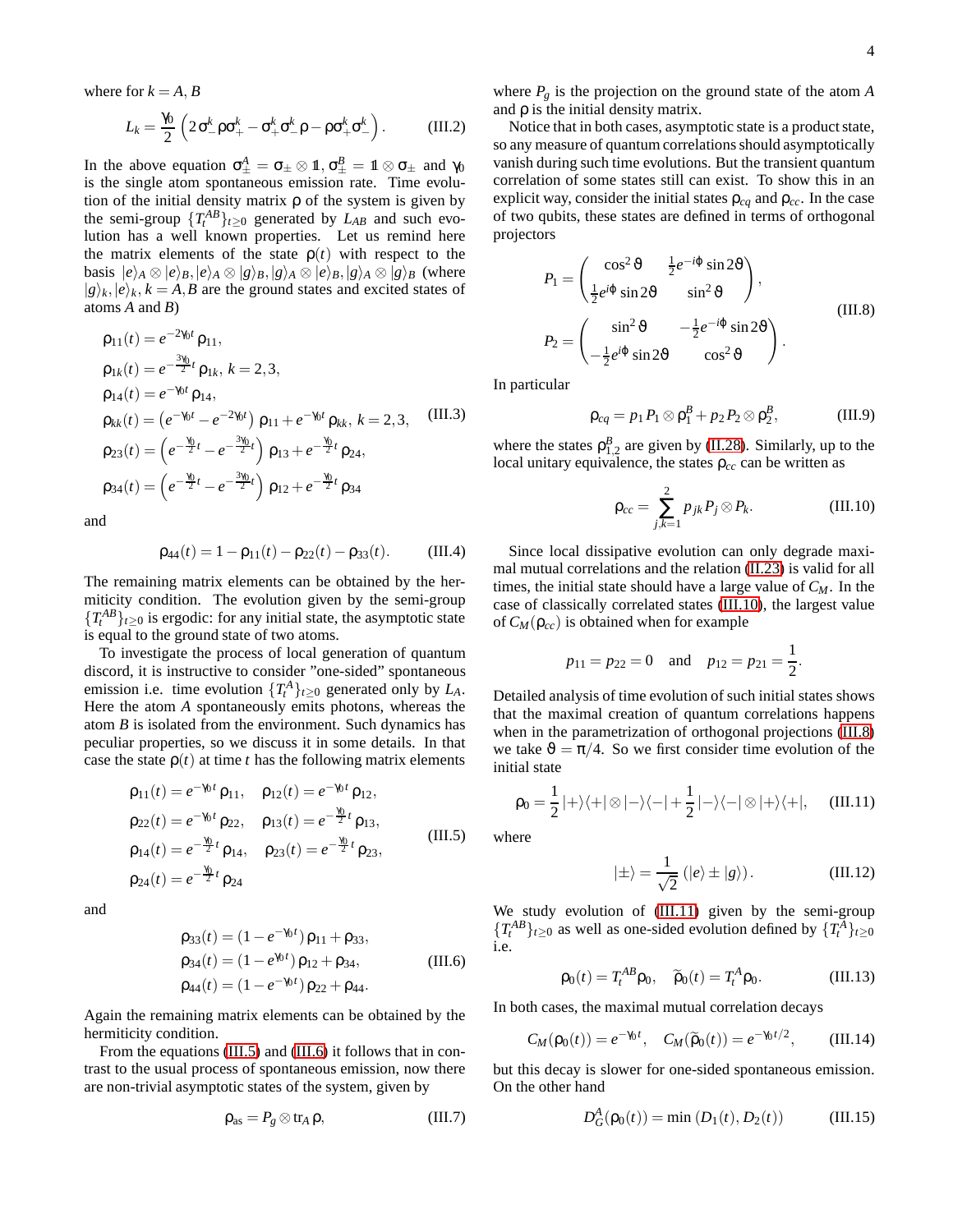with

$$
D_1(t) = \frac{1}{2} e^{-2\gamma_0 t},
$$
  
\n
$$
D_2(t) = \frac{1}{2} \left[ (e^{-\gamma_0 t} - 1)^2 + e^{-4\gamma_0 t} (e^{\gamma_0 t} - 1)^4 \right]
$$
\n(III.16)

and

$$
D_G^A(\widetilde{\rho}_0(t)) = \min\left(\widetilde{D}_1(t), \widetilde{D}_2(t)\right) \tag{III.17}
$$

where

$$
\widetilde{D}_1(t) = \frac{1}{2} e^{-\gamma_0 t}, \quad \widetilde{D}_2(t) = \frac{1}{2} (e^{-\gamma_0 t} - 1)^2.
$$
 (III.18)

As we see, one-sided geometric discord behaves differently then  $C_M$  during time evolution. In both cases  $D_G^A$  grows from zero to some maximal value and then it asymptotically goes to zero. Moreover, for all *t*

$$
C_M(\mathsf{p}_0(t)) \geq \sqrt{D^A_G(\mathsf{p}_0(t))}
$$

and similarly for one-sided spontaneous emission. Notice also that one-sided spontaneous emission produces more quantum correlations then the usual process of local spontaneous emission of two atoms (FIG.1). It can be connected with the fact that the time evolution operator is applied only to the part of the system which is measured. On the other hand, one - sided evolution operating only on subsystem *B* cannot produce non zero (one - sided) quantum discord  $D_G^A$ , since initial classical classical or classical - quantum states become classical - quantum states under the evolution. For other initial states of this



FIG. 1: Time evolution of the geometric discord of the initial state  $\rho_0$ due to one-sided spontaneous emission (solid line) and usual spontaneous emission of two atoms (dotted line).

type, the analysis of of time evolution of geometric discord is much more involved. Here we consider only the initial states  $\rho_1$  and  $\rho_2$  defined by  $\vartheta = \pi/6$  and  $\vartheta = \pi/8$ , respectively. Figure 2 shows evolution of  $D_G^A$  for such initial states, compared to the analogous evolution for the initial state  $\rho_0$ . We see that for such initial states, the creation of quantum discord is less effective.



FIG. 2: Evolution of  $D_G^A$  for initial states  $\rho_0$  (solid line),  $\rho_1$  (dotted line) and  $\rho_2$  (dashed line).

Consider now  $\rho_{cq}$  as the initial state. It follows from the formula [\(II.31\)](#page-2-5) that for such state the largest value of *C<sup>M</sup>* is obtained when  $p_1 = p_2 = 1/2$  and the Bloch vectors  $a_1$  and  $a_2$  are opposite and normalized i.e. the states  $\rho_1^B$  and  $\rho_2^B$  are orthogonal projectors. Such  $\rho_{cq}$  is the specific example of classical - classical state. For the typical classical - quantum state,  $C_M$  is always less then 1. Direct calculations also show that similarly as in the classical - classical case, the creation of quantum correlations is maximal when the projectors in the "classical" part of ρ*cq* are chosen to be

$$
P_1=|+\rangle\langle+|, \quad P_2=|-\rangle\langle-|
$$

and the initial state is the following

$$
\rho = \frac{1}{2} |+\rangle\langle+| \otimes \rho_1^B + \frac{1}{2} |-\rangle\langle-| \otimes \rho_2^B. \quad (III.19)
$$

The creation of quantum discord still depends on the quantum part of the state ρ. To study this dependence, consider the states of the subsystem *B* defined by normalized Bloch vectors

$$
a_1 = (\cos \alpha_0, \sin \alpha_0, 0), \quad a_2 = (\cos(\alpha_0 + \alpha), \sin(\alpha_0 + \alpha), 0).
$$

Notice that

$$
||\boldsymbol{a}_1-\boldsymbol{a}_2||^2=2(1-\cos\alpha),
$$

where the parameter  $\alpha_0$  is fixed. For such initial states and dynamics given by spontaneous emission of two atoms, one obtains

 $_1^q(t)$ ,  $D_2^q$ 

 $\binom{q}{2}(t)$ 

(III.20)

 $D_G^A(\rho(t)) = \min (D_1^q)$ 

with

$$
D_1^q(t) = \frac{1}{4} (1 - \cos \alpha) e^{-2\gamma_0 t},
$$
  
\n
$$
D_2^q(t) = 1 + \frac{1}{2} e^{-4\gamma_0 t} - \frac{7}{4} e^{-3\gamma_0 t} + 3 e^{-2\gamma_0 t} - \frac{11}{4} e^{-\gamma_0 t} \quad (III.21)
$$
  
\n
$$
+ \left(\frac{1}{4} e^{-3\gamma_0 t} - \frac{1}{2} e^{-2\gamma_0 t} + \frac{1}{4} e^{-\gamma_0 t}\right) \cos \alpha.
$$